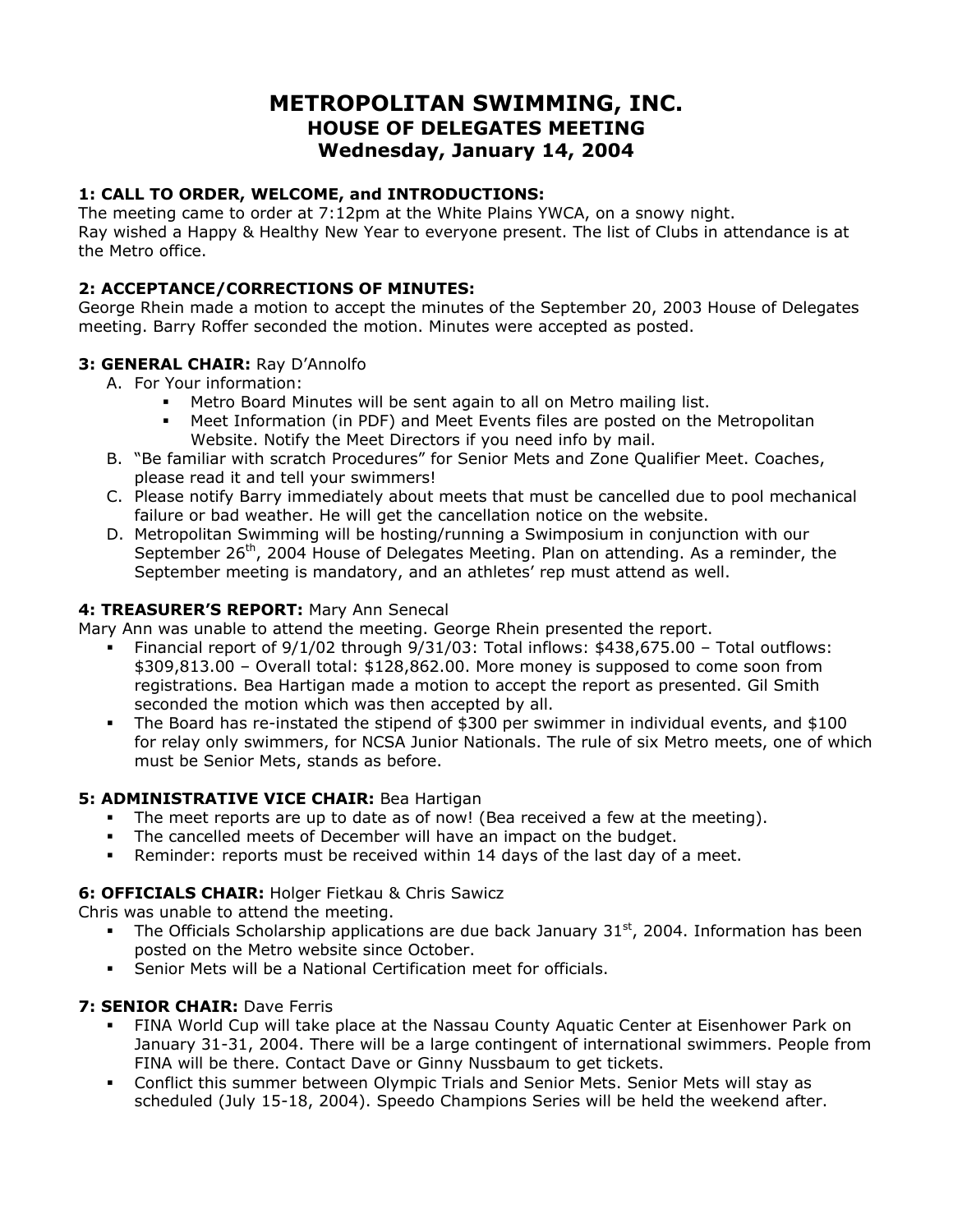#### **8: AGE GROUP CHAIR:** Mary Fleckenstein

- Meet notices have come in and approval was given to most. Notices have been posted for:
	- o **Silvers**: Aqua Gems North and TVSC South
	- o **JO's** Metro
	- o **Age Group**  Lehman Central and Hauppauge South are already posted
	- o **Zone Qualifier** Metro
	- o **Still waiting for TVSC 8 & under**
- Applications for Zone coaches were available at the meeting.

#### **9: COACHES' REPRESENTATIVES:** Gil Smith

- Submission of names for **Metropolitan Coach of the Year** must be given to Gil no later than **May 1st, 2004**.
- Forms will be available on the website in a few weeks.

#### **10: ATHLETES REPRESENTATIVE:** Ryan Emanuel

Christian Robledo was unable to attend. Ryan held a meeting with other athletes present.

- Athletes want to make Senior Mets a more interesting meet. Music at warm-up. Songs chosen by Top finalist of each event at Finals to be played before final heats.
- Other suggestions: Pizza after the meet, Team Spirit Award, 50/50 raffle, meet T-Shirts or Sweatshirts for sale.
- Ryan made a motion to hold the Jr. Athlete's Rep election at Senior Mets instead of JO's. Mary Fleckenstein seconded the motion which was accepted by all. **Motion carries.**
- Elective equipment for Zones: swimmers: email Mary with your requests!
- Metro athletes in Committees:
	- o Technical Planning: Joey Veselovsky, Aaron D'Amato, Lauren Friedlander
	- o Senior Committee: Brittany Daly, Sam Wollner, Meagan Tolan
	- o Adaptive Committee: Clare McKenna
	- o Age Group Committee: Alisha Sibigtroth, Patrick Hicks, Helen Nasser
	- o Hall of Fame Committee: Michael Brocki

#### 11: **ZONE TEAM COORDINATOR:** Barry Roffer

- **Hotel, Bus Company, and Equipment are being set.**
- Coaches: please enter swimmers in Zone Qualifier meet **only** if swimmers intends on going to Zones.
- **Coaches applications are available.**

## **12: REGISTRATION COORDINATOR:** Barry Roffer

- The following clubs are NOT registered. Swimmers can have a 30-day trial Practice Period before registration but they **MUST be registered with USA-Swimming as soon as they start competing with a team.** 
	- o New Rochelle Waves
	- o 92<sup>nd</sup> Street Y
	- o St. John's
	- o JCC in Manhattan
	- o Big Apple Marlins
	- o St. Columba Dolphins (Swimmers not registered)
- *USA-Swimming Rules & Regulations # 302.4 An LSC may impose a fine of up to \$100.00 per event against a member coach or a member club representative signing a document which indicates a swimmer is registered with USA-Swimming for a meet when that swimmer is not properly registered. This will be enforced by the LSC and the LSC will be entitled to the fines imposed.*
- All coaches MUST be registered and the credentials and fees in the hands of the coordinator BEFORE coaches are allowed on deck! Coaches MUST wear their cards at all meets. Meet Directors are asked to check cards at meets. Coaches list is available on Website!
- After a transfer form has been sent to a club there will be a 30-day period for that club to respond. If the Metro office has not received the written form after 30 days, we will assume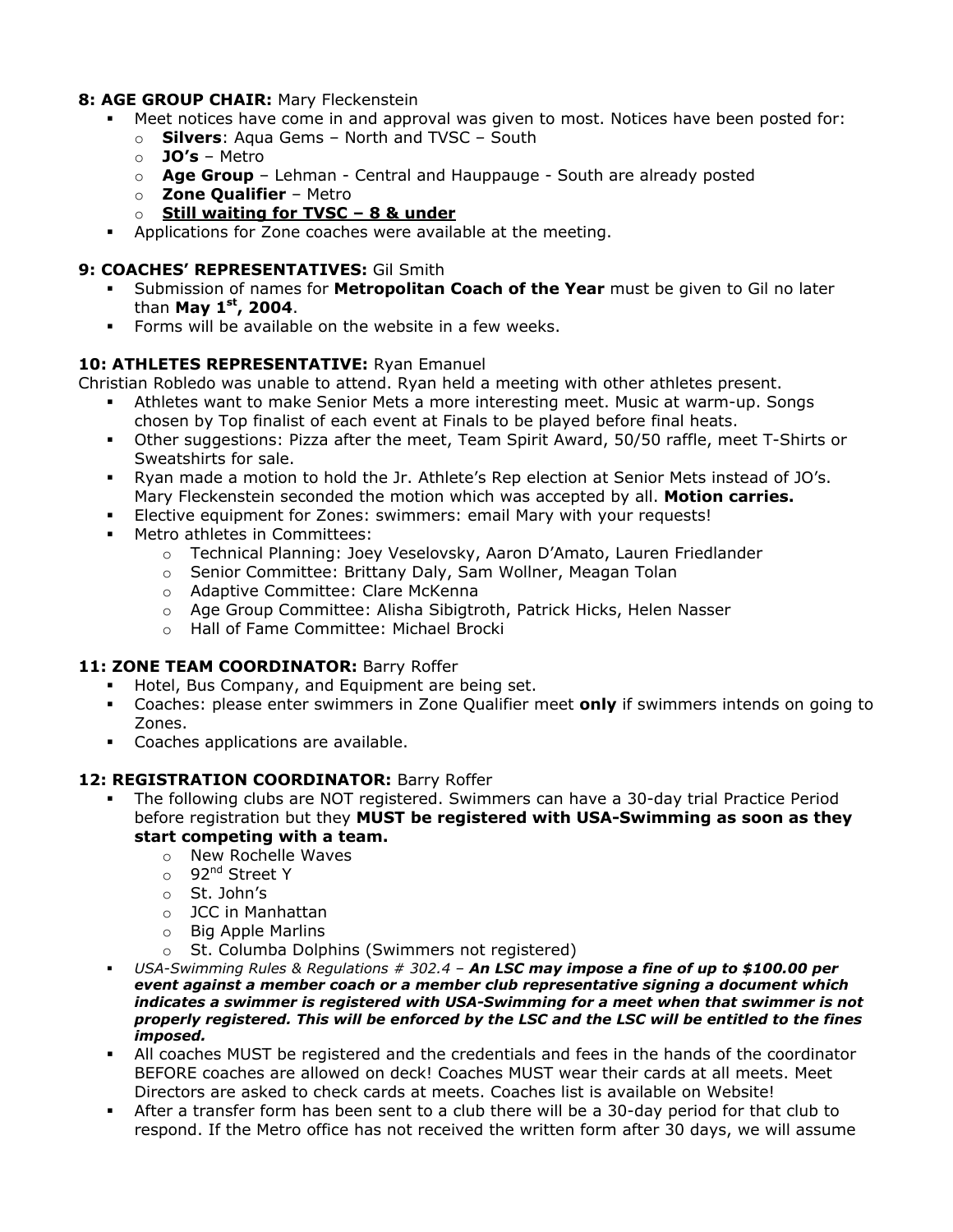that the swimmer is clear to be transferred. The 120 days rule in which a swimmer must swim unattached will still apply.

- **Always send a transfer for swimmers, no matter how long prior representation!**
- Coaches must correct their Team Manager database. Take all asterisks (\*) out; use the athletes' correct middle initial; do not use a "Z" instead (except if the swimmer's MI is a Z
- All registrations must be done on disk from team manager.

#### **All Registration info must be correct: Last name, full first name, preferred name, middle initial, correct birth date.**  Example: *Smith, Robert, C, Bobby, 01/01/97, male* Once that is done, click "rebuild ID" to make sure team manager has the right info. **Compare info with ID Card of each swimmer!**

- As of January  $9<sup>th</sup>$ : 5860 athletes; 229 coaches; 104 officials; 139 others
- The following clubs received Top 16 certificates for the 2002-03 season: AGUA, BAD, BGNW, BASC, CSC, FLY, GAEL, LGAC, LIAC, MSC, NBS, OWA, TS, TVSC & YMID. Congratulations to all. List will be in Swimming World soon.
- Reminder: Swimmers 8-under can't be entered in 9-10 events unless category specifies 10&under. There is no ladder effect. Swimmers must swim in their age group (exception for **Open** events). Age at meets is as of the first day of each meet.

#### 13: TECHNICAL PLANNING: David Ellinghaus

- David thanked Mary Fleckenstein and Monique Grayson for their help in updating/correcting the different Metro Championships meet info. It will all be saved on disk to be made available to teams next year.
- **Tentative dates for short course 2004-05 championship meets:** 
	- $\circ$  February 4-6, 2005 Silver championships
	- $\circ$  February 17-20, 2005 Junior Olympics
	- $\circ$  February 24-27, 2005 Senior Mets
	- $\circ$  March 5-6, 2005 8-Under Championships
	- o March 10-13, 2005 Speedo Champions Series
	- $\circ$  March 18-20, 2005 Zone Team Qualifier meet
	- o March 21-25, 2005 NCSA Junior Nationals @ Orlando
	- o March 31-April 2, 2005 Eastern Zones
	- $\circ$  April 1-3, 2005 Age Group Championships
	- o April 3-6, 2005 USA-Swimming Nationals
- Summer Zones: the following motion was tabled last September: "*Mary Fleckenstein made a motion to adopt a rule of a minimum of 3 eligible events in order to swim at long course summer Zones. Gil Smith seconded the motion. After long discussion, this issue was tabled until next January."* After long discussion, this motion was tabled again until September 2004. We will see what happens at this summer's Zones. **Reminder**: teams with more than 4 swimmers entered in the Zone meets **must** provide a chaperone!
- Timers at Senior Mets, JO's and Zone Qualifier should be on deck 30 minutes before the start of each session.
- **Long Course Bid Schedule is attached.**

#### 14: SAFETY COORDINATOR: Jo Ann McCaffrey

- All accidents reports must be sent to Jo Ann McCaffrey.
- It is the coaches' responsibilities to keep their certifications current. Don't let them expire. Send copies of updated certifications to the Metro office.
- Let Jo Ann know if you are holding a recertification course.

## **15: HALL OF FAME:** Len Galluzzi

 The Hall of Fame nomination forms should have been returned to Len by than December 1, 2003.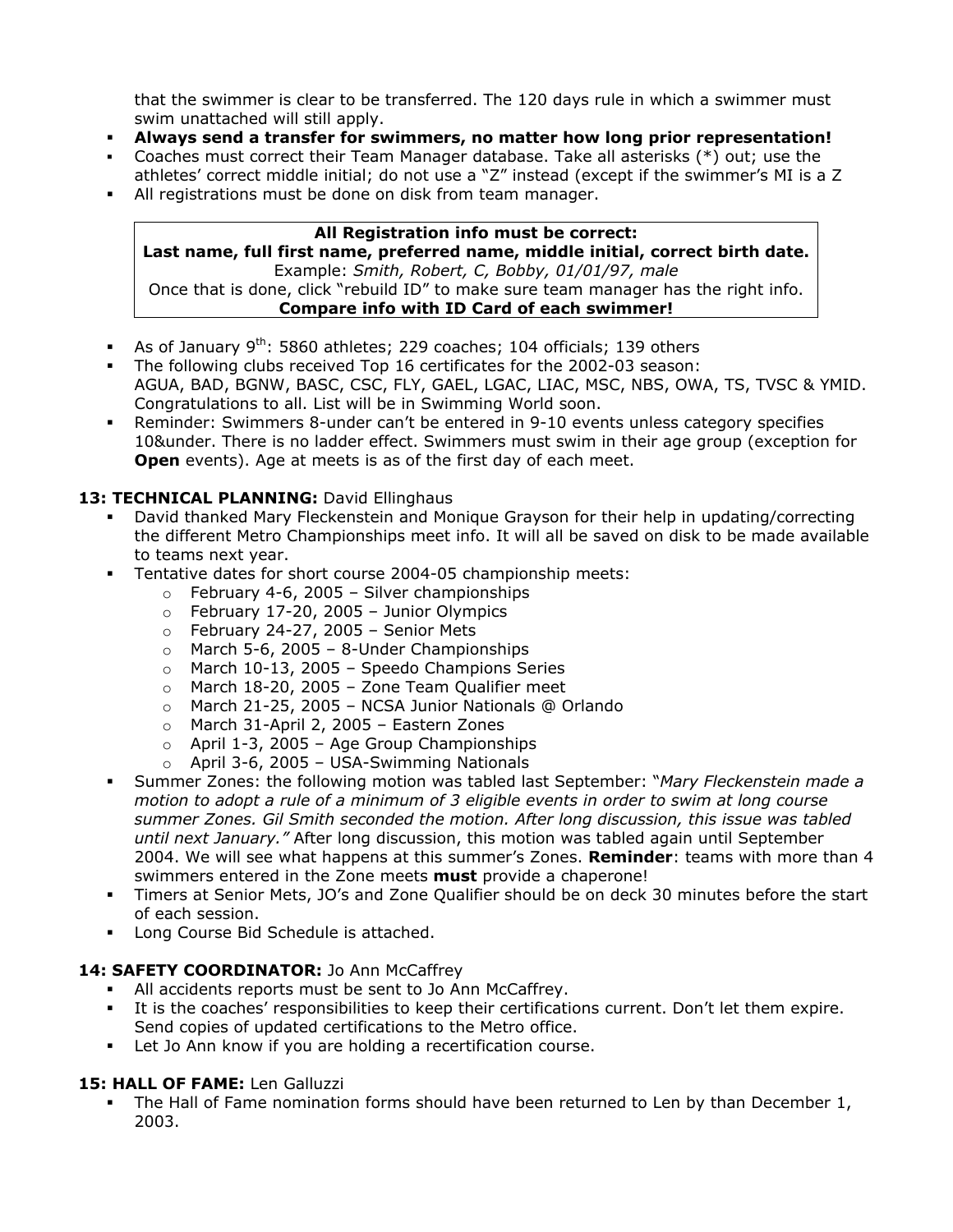## **16: ADAPTED AQUATICS CHAIR:** Mary Fleckenstein

- Mary will attend an Adaptive Workshop in Colorado Springs January 23-25, 2004.
- Metro is still looking for swimmers with disabilities. USS is making a conscientious effort to include swimmers with disabilities. We have the opportunity to step up and reach out.
- Meet directors are asked to include a statement that swimmers with disabilities are invited and encouraged to attend their meets.
- Metro can send swimmers with disabilities to Zones. We have not had anyone come forward. Please check USA-Swimming website. Look at classifications to see if any of your athletes fit in any category.
- Some of the most amazing swims are made by swimmers with disabilities.

#### **17: SWIM-A-THON:** Rich Finkelstein

There is nothing new at this time. Contact USA-Swimming if you want to hold a Swim-A-Thon, or contact Rich Finkelstein.

#### **18: OLD BUSINESS:**

- Bea Hartigan made a motion that teams bidding for a Metro Championship meet must provide information about fees for admission, programs and parking at the time of bidding. Gail Farrell seconded the motion. Discussion followed. Show of hand resulted in the following: For: 18 – Against: 16 – **Motion carries**
- Note about Olympic Trials stipend: 4 years ago it was decided that the full stipend of \$1,500 would go to long time Metro Swimmers (as long as they swim in 6 Metro meets, one of which must be Senior Mets, each year). The "Nationals" stipend of \$450 would go to more recent Metro swimmers as long as they also fulfill the meets' requirements (example: swimmer that moved to the area or one that trains with a Metro team but has not been in the LSC for long).

#### **19: NEW BUSINESS:**

- Gil Smith made a motion to adopt a new meet policy regarding dual entry deadline for Metro and other LSC teams. Mary Fleckenstein seconded the motion. The Board's recommendation is that entries would be accepted as follows:
	- 1. Metro LSC clubs will be given priority on a first come/first served basis if their entries are received by a specified *TIME AND DATE.*
	- 2. Teams from LSC's other than Metro will be entered on a specified *TIME AND DATE*, in the order they were received, prior to and including *TIME AND DATE*, as space allows.
	- 3. All entries received later than specified *TIME AND DATE*, will be entered in the order they were received, regardless of LSC affiliation, as space allows.
	- 4. Entries will not be accepted after specified *TIME AND DATE*, or after the meet fills to capacity.

Many coaches feel that clubs from New Jersey and Connecticut have been supporting their meets for a long time and they do not feel that Metro should regulate who they can or cannot invite to their meets. After long discussion, a show of hands resulted in 18 for the motion and 17 against the motion. **Motion carries.** 

- The Board recommends that Metro teams do not run meets as "Cut by Time". It's always the same swimmers that end up being cut a week or so before the meet starts! It would be preferable to host a meet on a first come/first served basis, or to host a meet with time standards.
- Problems with some teams that go around the bid process to run Double Dual Meets. Can we limit the number of teams participating in those invitationals? (A double dual meet must have a maximum of 3 teams). A club that plans on hosting double dual meets must tell the House of Delegates at the bid meeting, that they are planning on doing it. The Metro office can deny a sanction for these meets. No entry fee and no admission/programs fee can be charged but teams can "split the expenses". As for every meet held in Metro, the host team MUST send a meet report to Metro within 2 weeks of the meet.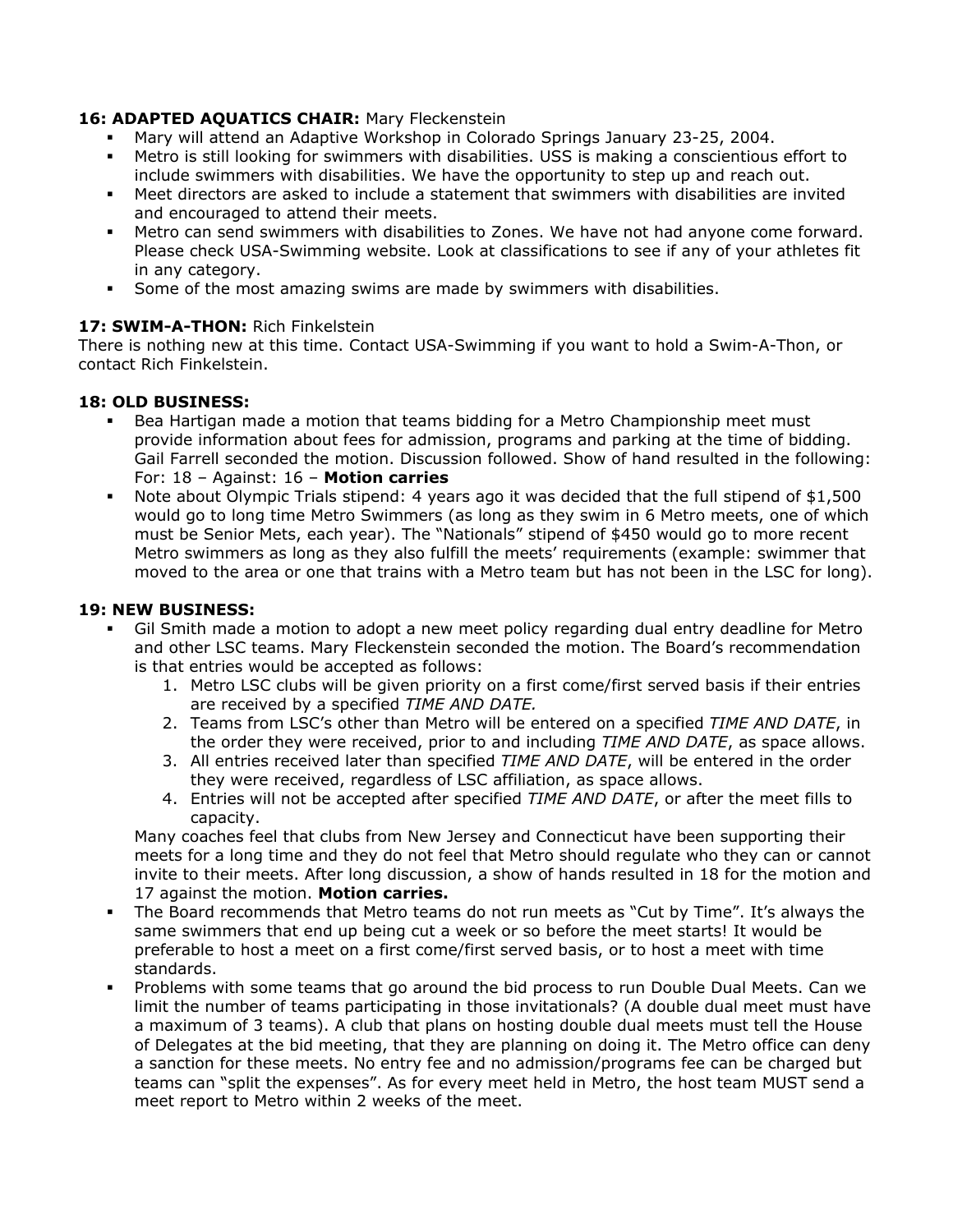- The Aquatic Director of the Madison Square Boys & Girls Club in the Bronx is looking for clubs that would be willing to donate any used lanes, blocks, or any other equipment. Contact Eddie Oyola at 718-328-3900
- Gil Smith made a motion that Metro give a stipend to one coach per club, for teams that have one or more athlete, in individual events, swimming at Speedo Champions Series (\$100 per club), Junior Nationals (\$200 per club), USA-Swimming Nationals (\$300 per club), and Olympic Trials (\$500 per club). One coach per club would need to apply to receive the stipend. Ilan Noach seconded the motion which was then approved by all. **Motion carries**.
- Request was made to give stipend to coaches attending Zones. This request had already been denied in the past since those coaches can travel with the team, and receive room/board and equipment.
- Suggestion was made to think about extending the length of sessions at meet to 5 hours.
- Bill Pendergast, from Aqua Gems, is asking to split the 8-under championships into 2 meets, one North, one South. This way, more swimmers from the North Counties would be able to participate. This issue will go to Technical Planning and will be reviewed at the May meeting.
- Larry Collins reminded everyone about **May 2004 Elections**: General Chair, Administrative Vice Chair, Senior Chair, Coaches Rep., Finance Chair and Secretary.

A motion to adjourn the meeting at 9:00pm was made by Gil Smith, seconded by Rob Vialez, and accepted by all.

A Board Meeting Re: Suffolk County Officials followed the general meeting.

## **Dates of House of Delegates Meetings:**

Wednesday, May 12, 2004 (7:00pm – Bid meeting for 2004-05) Sunday, September 26, 2004 (8:00am – mandatory meeting for Club & Athlete)

Both meetings to be held at the White Plains YWCA

Submitted by Monique G. Grayson January 19, 2004